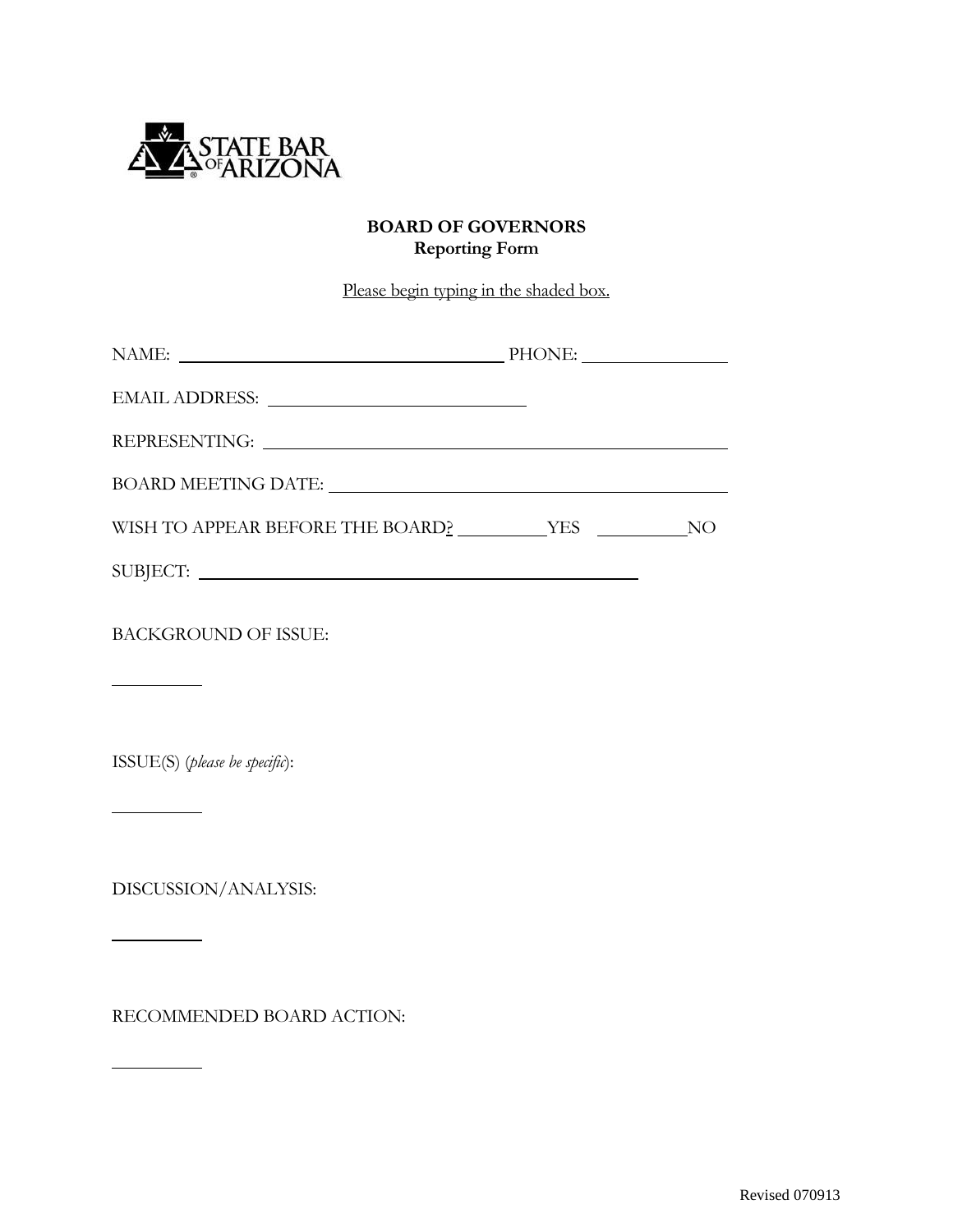Board of Governors Reporting Form Page **2**

VOTE OF THE COMMITTEE/SECTION (*if applicable*):

WAS A QUORUM PRESENT FOR THE VOTE? \_\_\_\_\_\_\_\_\_\_\_YES \_\_\_\_\_\_\_\_\_\_NO VOTE WAS: UNANIMOUS TO

IF YOUR COMMITTEE OR SECTION HAS A BREAKDOWN AMONG MEMBERS OF DEFENSE/PROSECUTION OR PLAINTIFF/DEFENSE COUNSEL, OR IF ANY OTHER SPLIT EXISTS, HOW WAS THE VOTE SPLIT AMONG THOSE GROUPS?

WAS THE ISSUE VETTED TO COMMITTEES/SECTION/STAKEHOLDERS? NO VES NO

IF SO, WHAT COMMITTEE/SECTION/STAKEHOLDERS?

HOW WILL THIS PROPOSAL IMPACT THE STATE BAR'S BUDGET? STATE BAR STAFF?

 $\overline{a}$ 

 $\overline{a}$ 

 $\overline{a}$ 

IS THE RECOMMENDED ACTION CONSISTENT WITH THE KELLER DECISION?

YES NO

DOES THIS ISSUE RELATE TO (check any that apply):

REGULATING THE PROFESSION

IMPROVING THE QUALITY OF LEGAL SERVICES

IMPROVING THE FUNCTIONING OF THE SYSTEM OF JUSTICE

INCREASING THE AVAILABILITY OF LEGAL SERVICES TO THE PUBLIC

REGULATION OF TRUST ACCOUNTS

 EDUCATION, ETHICS, COMPETENCY, AND INTEGRITY OF THE LEGAL **PROFESSION** 

(Note that *Keller v. State Bar of California*, 496 U.S. 1 (1990), prohibits the expenditure of mandatory bar dues on political or ideological matters unrelated to these objectives.)

WHICH GOAL/OBJECTIVE OF THE STATE BAR'S STRATEGIC PLAN IS ADVANCED BY THE RECOMMENDED ACTION?

 $*$  4201 N. 24<sup>th</sup> Street, Suite 100  $*$  Phoenix, AZ 85016-6266  $*$  phone 602/252-4804  $*$  fax 602/271-4930  $*$